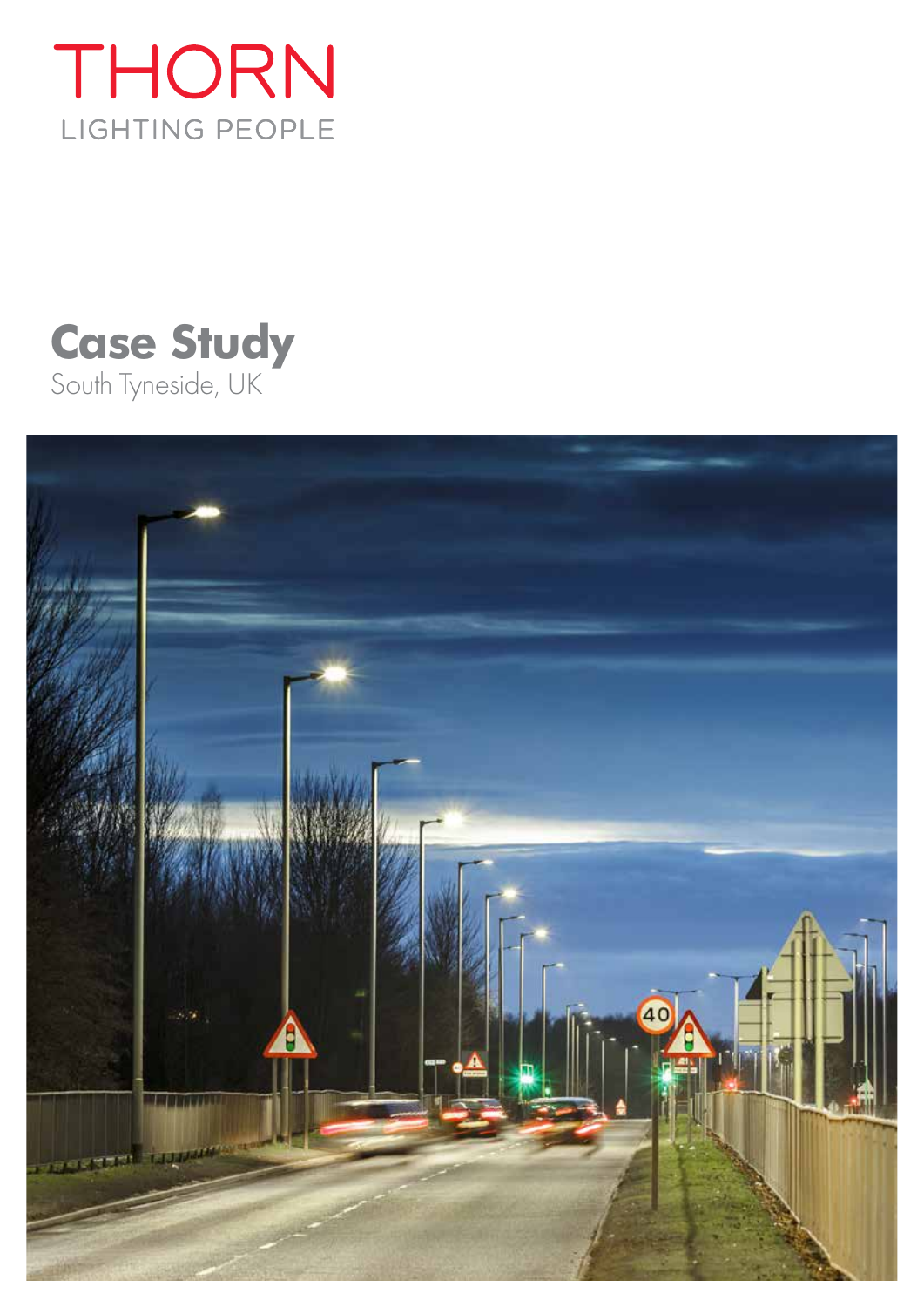## **South Tyneside Council get energy streetwise with Thorn Lighting**

#### **Lighting objectives**

STC's lighting replacement scheme was spread over two phases with Phase I being the replacement of lanterns with high wattage lamps of 250W/150W on major roads and Phase II replacing 100W/70W lamps and lanterns in residential areas. Thorn's R2L2 lantern was the perfect choice as the fitting comes in three sizes and has extensive optical, lumen and light distribution choices for all road applications up to ME1. The 11 types of light distribution offered by the lantern's

optics deliver the precise light placement and, perhaps more importantly, no wasted light. Energy savings can also be maximised with a wide range of intelligent lighting control solutions from stand-alone dimming to full remote control via a central monitoring system. The R2L2 fitting also offers a universal and integrated spigot that provides flexibility through top and side entry for any maintenance and tilt adjustment.



#### **Solution**

Working closely with the main project contractors Balfour Beatty, Thorn supplied its R2L2 lantern incorporating the very latest LED technology to replace the old SON street lighting lanterns, whilst utilising the existing columns. One of the main considerations for using Thorn luminaires was the company's strong ties to the North East via its facility in Spennymoor, which allowed both STC personnel and Balfour Beatty to visit the Thorn factory and to have close contact, should any adjustments need to be made during the project.

Councillor Moira Smith, Lead Member for Area Management and Community Safety at South Tyneside Council, said: "We are reaping the twofold benefits of this project. We have to make significant savings due to continued reductions in government funding and the LED lights have already cut our energy costs by thousands of pounds. The new system also reinforces our commitment to protecting the environment by reducing our carbon footprint."